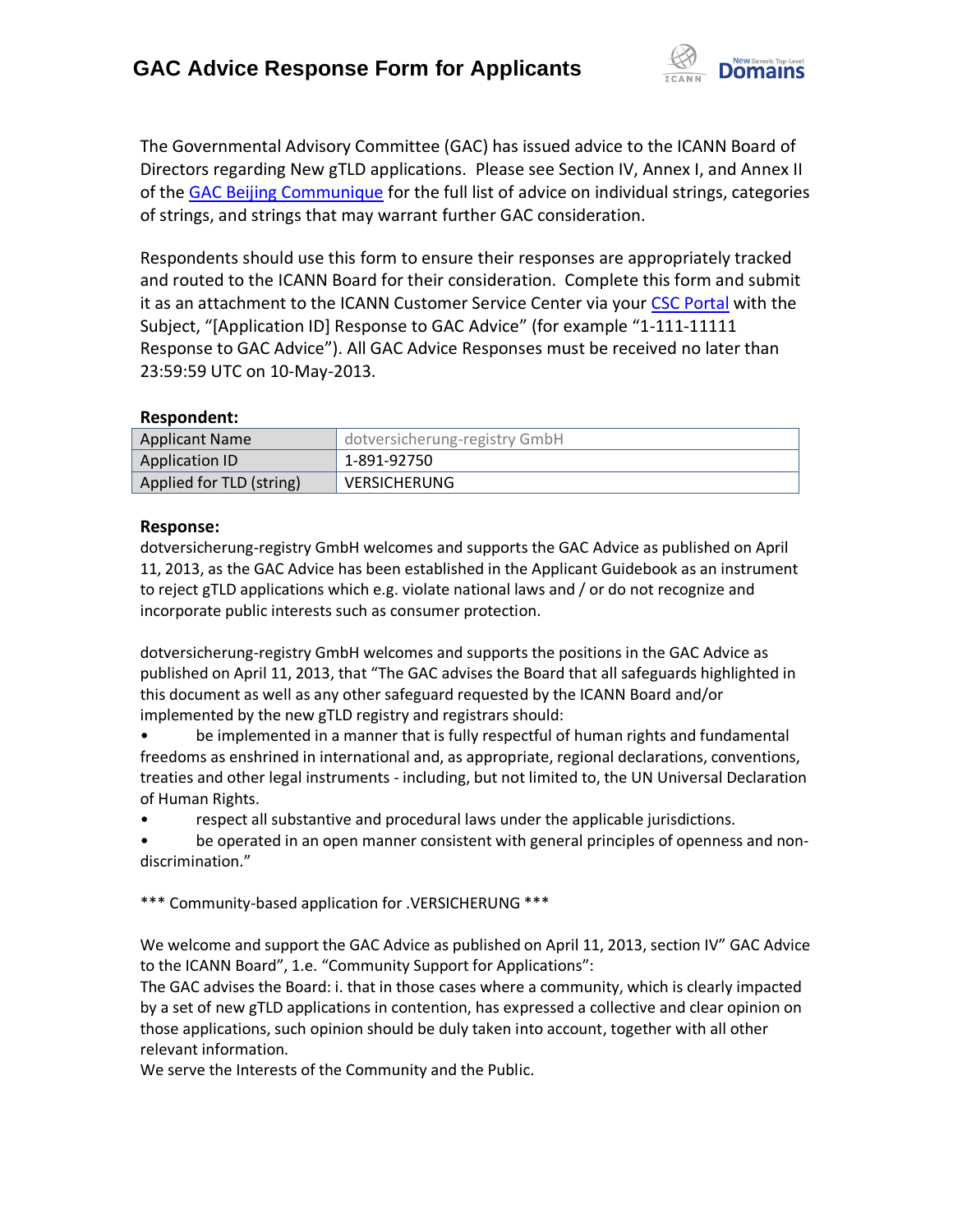

Our application for the string .VERSICHERUNG is a community-based application. The .VERSICHERUNG Community are the multiple stakeholders in Germany, Austria, Liechtenstein and Switzerland involved in the regulation and registration of companies eligible for services on the term "VERSICHERUNG" as well as companies and individuals offering "VERSICHERUNG" related services.

We have been successfully working since 2010 on building a long-lasting relationship to the various stakeholders of the VERSICHERUNG community including

1. Governmental organizations and authorities in Austria, Germany, Liechtenstein and Switzerland;

2. Commercial associations in Austria, Germany, Liechtenstein and Switzerland representing about 13.000 companies and insurance intermediaries of the VERSICHERUNG community; 3. Companies in Austria, Germany, Liechtenstein and Switzerland being member of the VERSICHERUNG community.

The VERSICHERUNG Community members have expressed a collective and clear supporting opinion on our application by supporting documents.

We have consulted with all relevant public and private entities that make up the VERSICHERUNG Community in Austria, Germany, Liechtenstein and Switzerland.

\*\*\* General principles of operations for .VERSICHERUNG by dotversicherung-registry GmbH \*\*\* dotversicherung-registry GmbH would like to state, that:

1. We will respect human rights and fundamental freedoms

We fully support human rights and fundamental freedoms of mankind, this includes but is not limited to the UN declaration of rights . In this respect we would like to emphasize two principles of the UN declaration of rights:

Everyone is entitled to all the rights and freedoms set forth in this Declaration, without distinction of any kind.

Article 19: Everyone has the right to freedom of opinion and expression; this right includes freedom to hold opinions without interference and to seek, receive and impart information and ideas through any media and regardless of frontiers.

2. We will respect national laws

As the insurance market is regulated in Austria, Germany, Liechtenstein and Switzerland it is needless to say that we require our registrars and registrants to comply with all applicable laws, including those that relate to privacy, data collection, consumer protection (including in relation to misleading and deceptive conduct), disclosure of data, and financial disclosures.

3. We will operate the TLD in an open manner consistent with general principles of openness and non‐discrimination

The fundamental goals of the introduction of New gTLDs are:

The new gTLD program will create a means for prospective registry operators to apply for new gTLDs, and create new options for consumers in the market.

To foster diversity, encourage competition, and enhance the utility of the DNS.

ICANN expects a diverse set of applications for new gTLDs, including IDNs, creating significant potential for new uses and benefit to Internet users across the globe.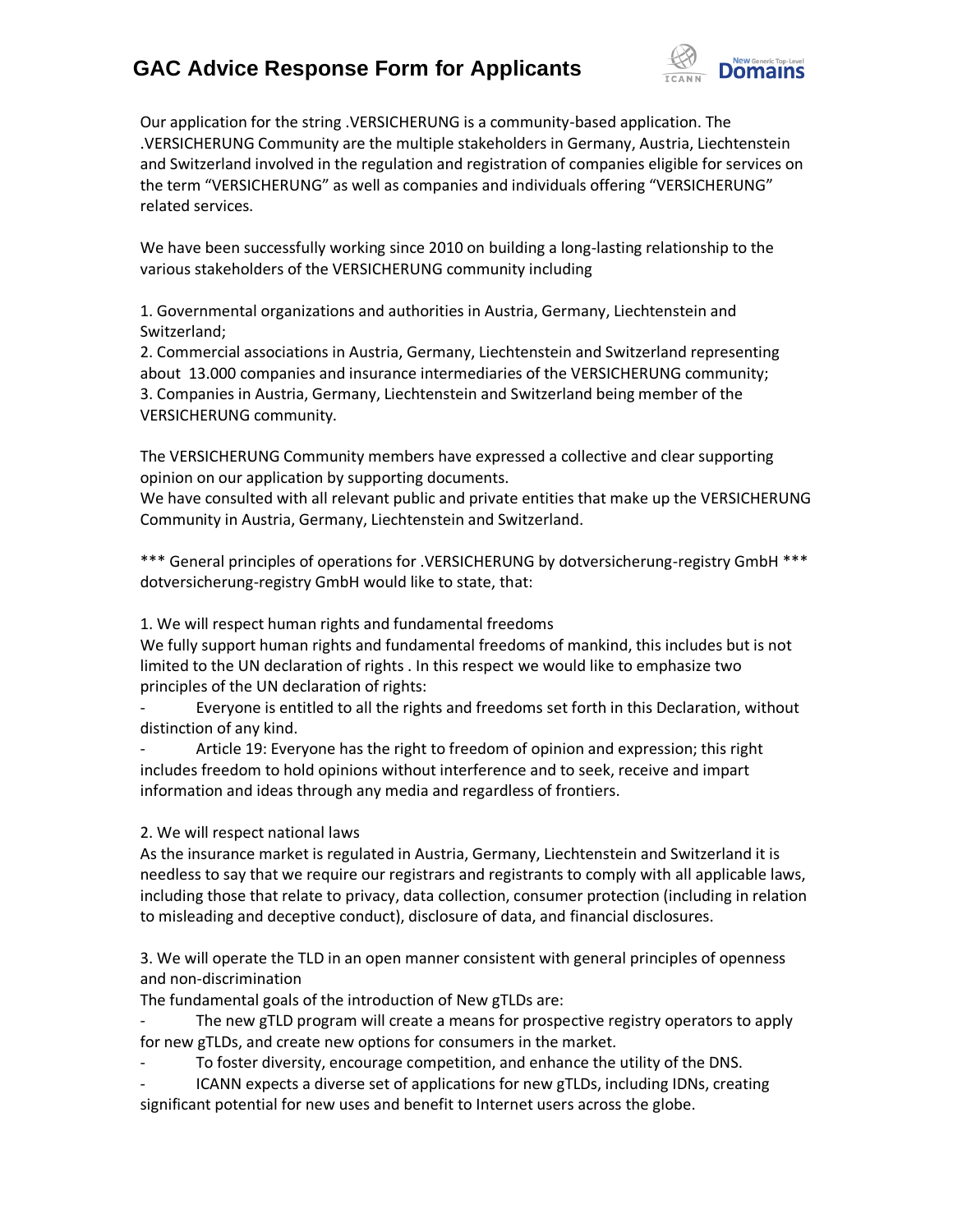

We fully support these goals with the underlying principles of openness and non-discrimination and which will lead to greater choice and diversity for consumers based on competition among registries.

\*\*\* Detailed commitments by dotversicherung-registry GmbH for .VERSICHERUNG based on General Safeguards \*\*\*

dotversicherung-registry GmbH, the applicant for the .VERSICHERUNG top-level domain, will implement as already stated in the application the following safeguards in a manner that (i) is fully respectful of human rights and fundamental freedoms as enshrined in international and, as appropriate, regional declarations, conventions, treaties and other legal instruments – including, but not limited to, the UN Universal Declaration of Human Rights, (ii) respects all substantive and procedural laws under the applicable jurisdictions, and (iii) the gTLD be operated in an open manner consistent with general principles of openness and non‐discrimination. The safeguards will be subject to contractual oversight.

#### The Safeguards are in detail:

1. WHOIS verification and checks - dotversicherung-registry GmbH will conduct checks on a statistically significant basis to identify registrations in its gTLD with deliberately false, inaccurate or incomplete WHOIS data at least twice a year. Registry operators will weigh the sample towards registrars with the highest percentages of deliberately false, inaccurate or incomplete records in the previous checks. dotversicherung-registry GmbH will notify the relevant registrar of any inaccurate or incomplete records identified during the checks, triggering the registrar's obligation to solicit accurate and complete information from the registrant.

2. Mitigating abusive activity - dotversicherung-registry GmbH will ensure that terms of use for registrants include prohibitions against the distribution of malware, operation of botnets, phishing, piracy, trademark or copyright infringement, fraudulent or deceptive practices, counterfeiting or otherwise engaging in activity contrary to applicable law.

3. Security checks - While respecting privacy and confidentiality, dotversicherung-registry GmbH will periodically conduct a technical analysis to assess whether domains in its gTLD are being used to perpetrate security threats, such as pharming, phishing, malware, and botnets. If dotversicherung-registry GmbH identifies security risks that pose an actual risk of harm, dotversicherung-registry GmbH will notify the relevant registrar and, if the registrar does not take immediate action, suspend the domain name until the matter is resolved.

4. Documentation - dotversicherung-registry GmbH will maintain statistical reports that provide the number of inaccurate WHOIS records or security threats identified and actions taken as a result of its periodic WHOIS and security checks. dotversicherung-registry GmbH will maintain these reports for the agreed contracted period and provide them to ICANN upon request in connection with contractual obligations.

5. Making and Handling Complaints - dotversicherung-registry GmbH will ensure that there is a mechanism for making complaints to dotversicherung-registry GmbH that the WHOIS information is inaccurate or that the domain name registration is being used to facilitate or promote malware, operation of botnets, phishing, piracy, trademark or copyright infringement,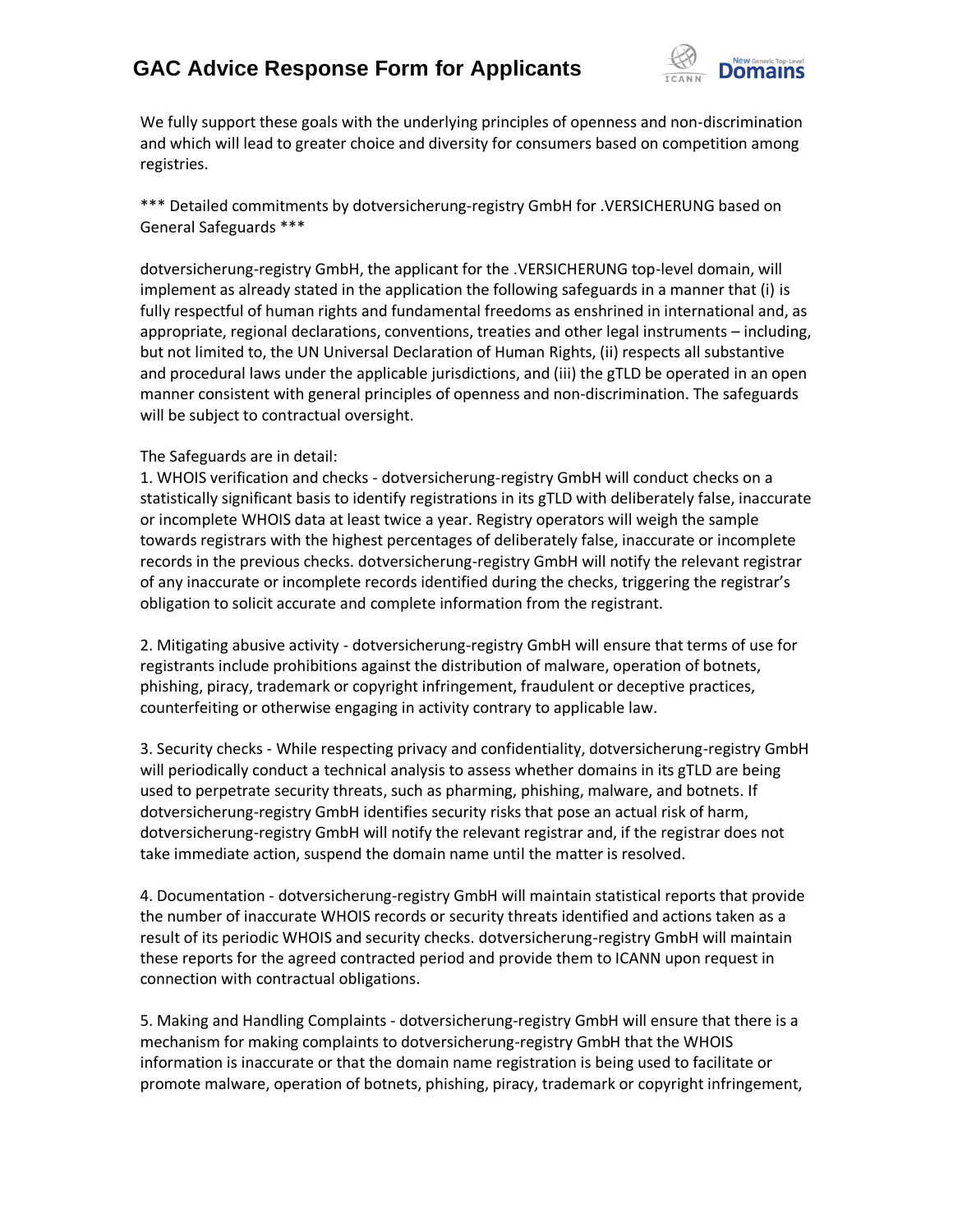

fraudulent or deceptive practices, counterfeiting or otherwise engaging in activity contrary to applicable law.

6. Consequences - Consistent with applicable law and any related procedures, dotversicherungregistry GmbH shall ensure that there are real and immediate consequences for the demonstrated provision of false WHOIS information and violations of the requirement that the domain name should not be used in breach of applicable law; these consequences should include suspension of the domain name.

dotversicherung-registry GmbH assessed that the .VERSICHERUNG gTLD will require further targeted safeguards, to address specific risks, and to bring registration policies in line with the respective offline arrangements. Therefore dotversicherung-registry GmbH incorporated in the application several further safeguards:

7. At the time of registration, the registry operator will verify and validate the registrants' authorizations, charters, licenses and/or other related credentials for participation in that sector by using official registers. Only registrations from registrants, where the eligibility criteria can be positively verified, will be accepted.

8. In case of doubt with regard to the authenticity of licenses or credentials, dotversicherungregistry GmbH will consult with relevant national supervisory authorities, or their equivalents. This includes consultation with the advisory board.

9. dotversicherung-registry GmbH will conduct periodic post-registration checks on all registrants to ensure registrants' validity and compliance with the above requirements in order to ensure they continue to conform to appropriate regulations and licensing requirements and generally conduct their activities in the interests of the consumers they serve. In particular, dotversicherung-registry GmbH is committed to verify registrants' validity and compliance with the above requirements on an annual basis.

\*\*\* Detailed commitments by dotversicherung-registry GmbH for .VERSICHERUNG based on Regulated Industries and Consumer Protection Safeguards \*\*\*

Furthermore, dotversicherung-registry GmbH commits to operate the gTLD in a way that is consistent with applicable laws, as this TLD is related to consumer protection and regulated markets.

The following safeguards will apply to .VERSICHERUNG:

1. dotversicherung-registry GmbH has included in its acceptable use policy that registrants comply with all applicable laws, including those that relate to privacy, data collection, consumer protection (including in relation to misleading and deceptive conduct), fair lending, debt collection, organic farming, disclosure of data, and financial disclosures.

2. dotversicherung-registry GmbH requires registrars at the time of registration to notify registrants of this requirement.

3. dotversicherung-registry GmbH requires that registrants who collect and maintain sensitive health and financial data implement reasonable and appropriate security measures